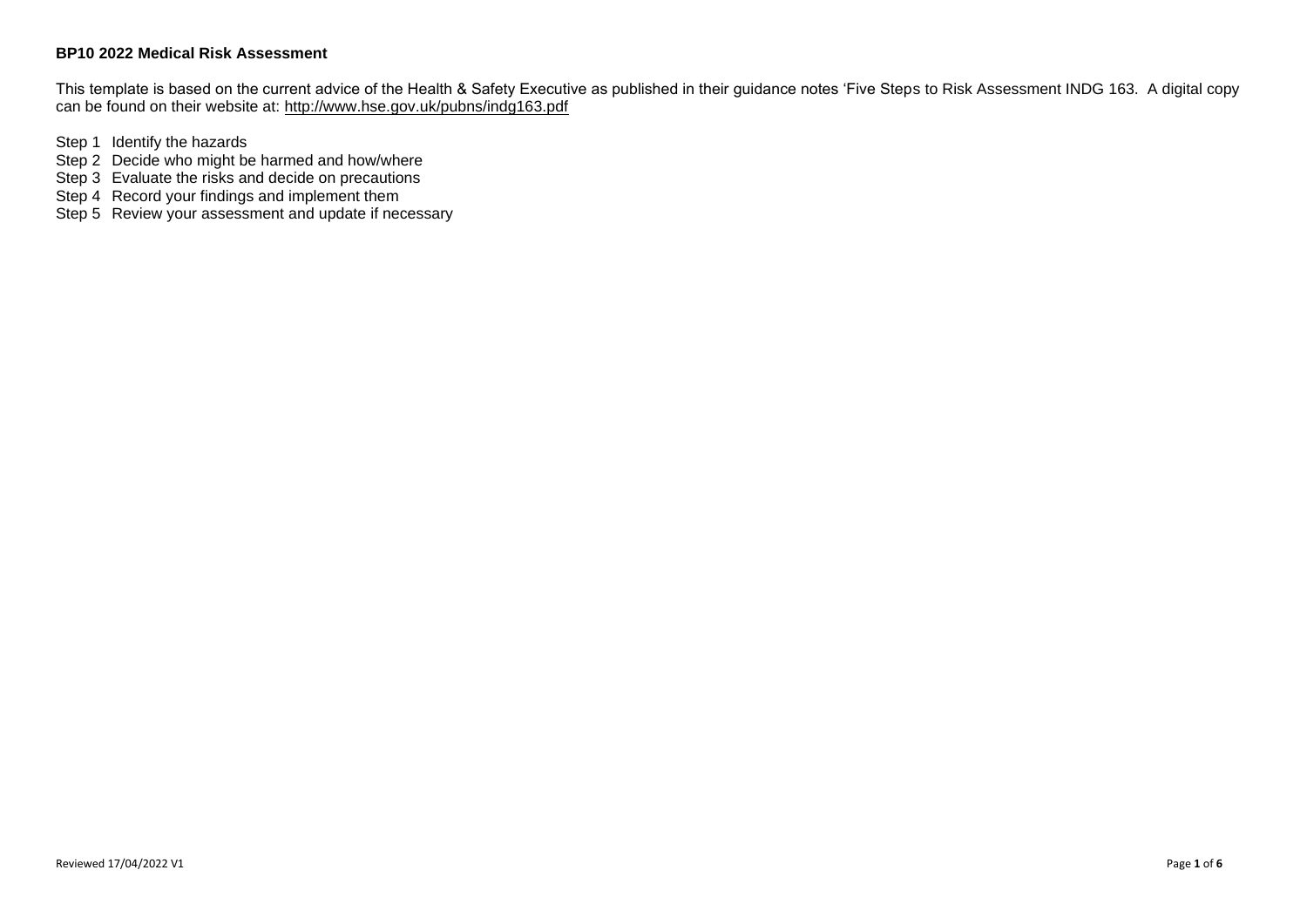|                                                         |                                |                                                                  |                                                                                                                                                 |                                                                                                                         | <b>SAFETY PLAN</b>                                                                                                                                                |                             |                                |                          |
|---------------------------------------------------------|--------------------------------|------------------------------------------------------------------|-------------------------------------------------------------------------------------------------------------------------------------------------|-------------------------------------------------------------------------------------------------------------------------|-------------------------------------------------------------------------------------------------------------------------------------------------------------------|-----------------------------|--------------------------------|--------------------------|
|                                                         |                                |                                                                  |                                                                                                                                                 |                                                                                                                         | 4. How will you put the assessment<br>into action<br>Remember to prioritise. Deal with those<br>hazards that are high-risk and have<br>serious consequences first |                             |                                |                          |
| 1. What are the<br>hazards                              | <b>Risk</b><br>Rating<br>H/M/L | 2. Who might be harmed<br>& how                                  | 3a. What are you already<br>doing (i.e. pre-event<br>controls)                                                                                  | 3b. What further action is required<br>(event day controls)                                                             | <b>Resultant</b><br><b>Risk Rating</b><br>M/L                                                                                                                     | <b>Action by Who</b>        | <b>Action by</b><br>when       | <b>Date</b><br>completed |
| Athletes:<br>1. Coming into<br>contact with<br>vehicles | H                              | 1. Athlete / Motorist<br>Knocked over<br>Contact with<br>vehicle | 1. Keep runners 'off<br>road' until the last<br>minute.                                                                                         | 1. Brief athletes at the<br>start.                                                                                      | M                                                                                                                                                                 | <b>JS</b>                   | Pre Event<br>and On the<br>day |                          |
|                                                         |                                |                                                                  | 1.1. Instructing<br>athletes to keep left<br>and run in single file.                                                                            | 1.1. Put out advisory signs<br>on the course.                                                                           |                                                                                                                                                                   |                             |                                |                          |
|                                                         |                                |                                                                  | 1.2. Segregate finish<br>area from traffic<br>(create a funnel)                                                                                 | 1.2. Instruct Marshals to<br>tell runners to keep left.                                                                 |                                                                                                                                                                   |                             |                                |                          |
| 2. Collapsing<br>during the event                       | H                              | 2. Athletes and<br><b>Spectators</b>                             | 2. Bring to athletes<br>attention in pre-race<br>material that they<br>should not race if they<br>are feeling unwell or<br>have a known medical | 2. Instruct Marshals to<br>administer care and<br>control and call for Medical<br>response<br>2.1 Drink stations at 6k, | M                                                                                                                                                                 | JS/<br>St John<br>Ambulance | Pre Event<br>and On the<br>day |                          |
|                                                         |                                |                                                                  | condition and should<br>hydrate well during<br>the race                                                                                         | 8K and at the finish (extra<br>drink station at 2.5 K if<br>over 25 degrees                                             |                                                                                                                                                                   |                             |                                |                          |
| 3. Collapsing with<br>known medical                     | H                              | 3. Athletes                                                      | 3. Bring to athletes<br>attention in pre-race                                                                                                   | 3. Section on the entry<br>form and pre-race material                                                                   | M                                                                                                                                                                 | Race Director/<br>St John   | Pre Event<br>and On the<br>day |                          |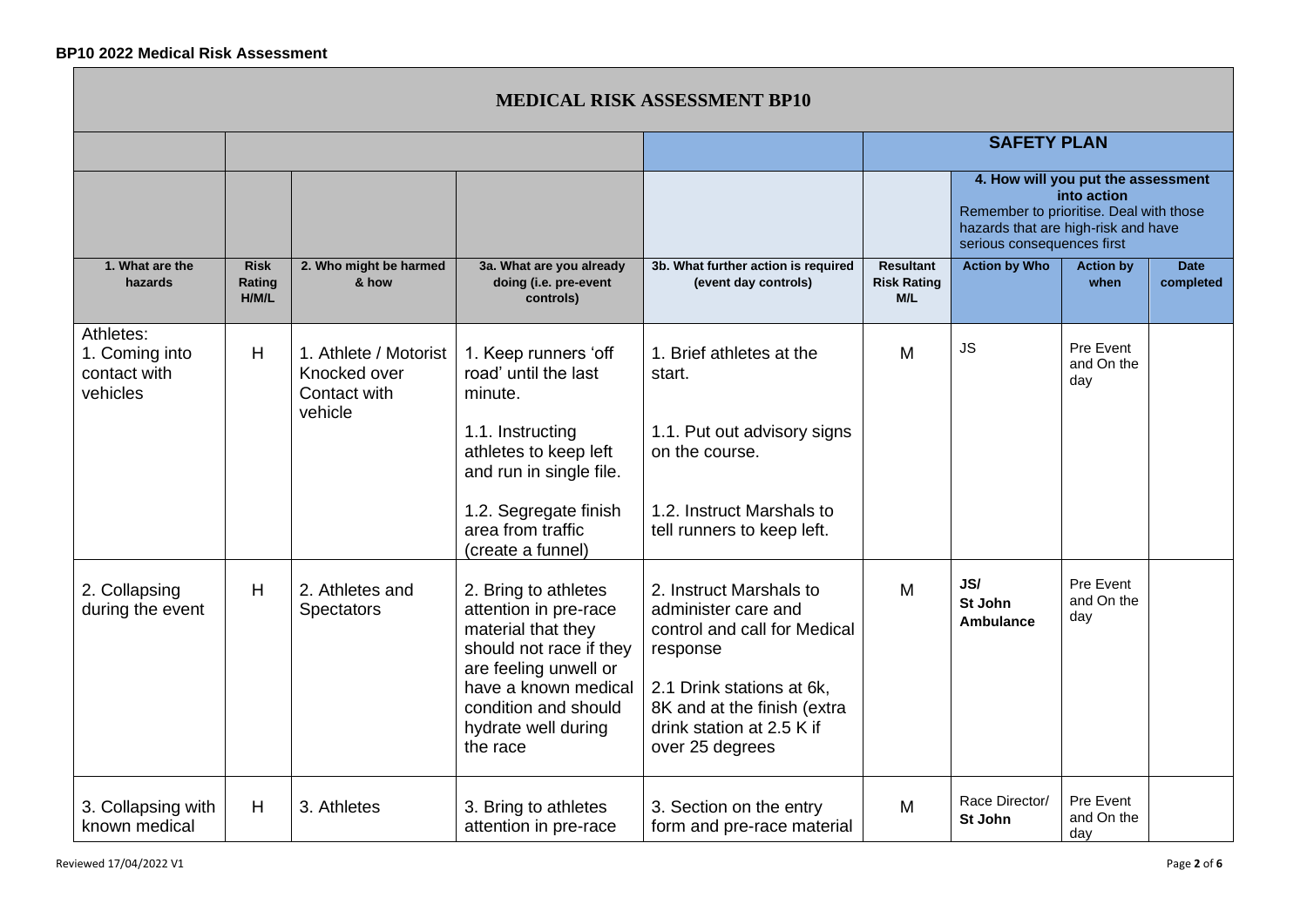| condition                                                                        |   |                                                                         | material that they<br>should inform the<br>Race Director of any<br>known medical<br>condition and write it<br>on the back of the<br>race number. | that they should inform the<br>Race director plus rear of<br>race number<br>3.1 Instruct Marshals to<br>administer care and<br>control and call for Medical<br>response                                                        |   | <b>Ambulance</b>                     |                                                                  |  |
|----------------------------------------------------------------------------------|---|-------------------------------------------------------------------------|--------------------------------------------------------------------------------------------------------------------------------------------------|--------------------------------------------------------------------------------------------------------------------------------------------------------------------------------------------------------------------------------|---|--------------------------------------|------------------------------------------------------------------|--|
| 4. Coming into<br>contact with<br><b>Street Furniture</b><br>and Road<br>Calming | M | 4. Athletes and<br>Spectators.<br>Trips and Falls,<br>cuts and bruising | 4. Bring to athletes<br>attention in pre-race<br>material.                                                                                       | 4. Signing areas and<br>obstacles and using<br>Marshals to stand in front<br>of street furniture/ wrap<br>sharp objects and posts<br>with carpet.                                                                              | L | <b>JS</b>                            | Pre Event<br>and On the<br>day                                   |  |
| 5. Blisters &<br><b>Strains</b>                                                  | M | 5. Athletes                                                             | 5. Bring to athletes<br>attention in pre-race<br>material.                                                                                       | 5. Instruct Marshals to<br>administer care and<br>control and call for Medical<br>response                                                                                                                                     | L | St John<br>Ambulance<br>/Marshals    | Pre Event<br>and On the<br>day                                   |  |
| 6. Adverse<br>weather $-$<br>unseasonably<br>hot/humid                           | M | 6. Competitors,<br>volunteers &<br>spectators                           | 6. Sensible start time<br>for event. Monitor<br>weather reports.<br>Implement adverse<br>weather plan.                                           | 6. Provide additional<br>drinking water, shade for<br>first aid posts & ice for<br>treatment area/s.<br>Experienced marshals in<br>finish area. Co-ordination<br>of activities to be agreed in<br>advance with medical<br>team |   | Race<br>Director/<br><b>Marshals</b> | On<br>implement<br>ation of<br>adverse<br>hot<br>weather<br>plan |  |
| 7. Adverse<br>weather $-$<br>unseasonably<br>hot/humid (2)                       | M | 7. Competitors,<br>volunteers &<br>spectators                           | 7. Chose sensible<br>date & start time for<br>event. Monitor<br>weather reports.<br>Implement adverse                                            | 7. Provide foil blankets,<br>shelter & hot drinks to<br>finishers, first aid posts &<br>treatment area/s<br><b>Experienced marshals to</b>                                                                                     |   | <b>JS</b>                            | On<br>implement<br>ation of<br>adverse<br>hot<br>weather         |  |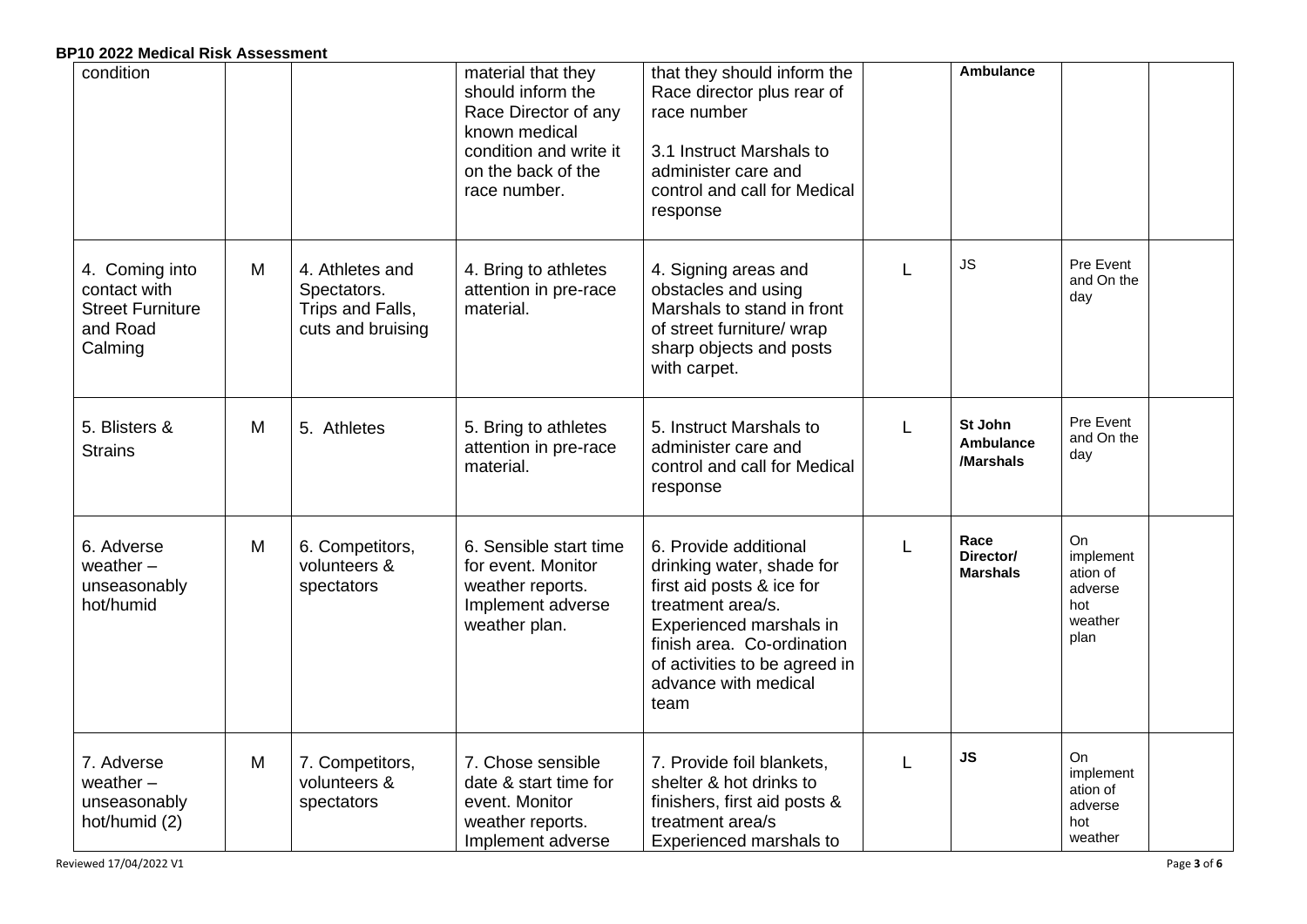|                                                                                                                  |   |                                                | weather plan.<br>Consider changing<br>start time, race<br>distance or cancelling<br>race                                    | be provided in finish area.<br>Co-ordination of activities<br>to be agreed in advance<br>with medical team                                                                                              |   |                                                                                      | plan                                                                |          |
|------------------------------------------------------------------------------------------------------------------|---|------------------------------------------------|-----------------------------------------------------------------------------------------------------------------------------|---------------------------------------------------------------------------------------------------------------------------------------------------------------------------------------------------------|---|--------------------------------------------------------------------------------------|---------------------------------------------------------------------|----------|
| 8. Use public<br>address system<br>and megaphone<br>to communicate<br>race day<br>instructions to<br>competitors | M | 8. Competitors,<br>volunteers &<br>spectators  |                                                                                                                             | 8. Pre-race briefing to<br>commentator on race day<br>public announcements.<br>Ensure sound levels do<br>not interfere with marshals<br>& medical team in finish<br>area. Discourage sprint<br>finishes |   | Race<br>Director/<br>Marshals/<br><b>Public</b><br><b>Address</b><br><b>Announce</b> | Only<br>implement<br>action of<br>adverse<br>hot<br>weather<br>plan |          |
| 9. Assessment of<br>appropriate<br>medical cover                                                                 | H | 9. Competitors,<br>volunteers &<br>spectators  | 9. Provide first aid and<br>medical services in<br>accordance with UKA<br><b>Good Practice Guide</b><br>to Medical Services |                                                                                                                                                                                                         | M | <b>JS</b>                                                                            | Pre Event<br>and On the<br>day                                      | Complete |
| 10. Qualified First<br>Aiders                                                                                    | H | 10. Competitors,<br>volunteers &<br>spectators | 10. St John<br>Ambulance and other<br>trained volunteers, i.e.<br>Explorers, on route                                       | 10. The provision of<br>supplemental first aid by<br>qualified event team<br>volunteers is covered by<br><b>UKA</b>                                                                                     | M | St John<br><b>Ambulance</b>                                                          | Pre Event<br>and On the<br>day                                      | Complete |
| 11. Confirm A&E<br>to receive<br>casualties.<br>11.1 Confirm<br>ambulance<br>service to attend<br>and evacuate   | H | 11. Competitors,<br>volunteers &<br>spectators | 11. Watford General<br>informed.<br>11.1 Inform local<br>authority Safety<br>Advisory Group.                                | 11. All marshals and<br>officials informed,<br>including St John<br><b>Ambulance</b><br>11.1 All marshals and<br>officials informed of<br>procedures, St John<br><b>Ambulance</b>                       |   | <b>JS/DS</b>                                                                         | not req. as<br>under 500<br>runners<br><b>UKA</b><br>athletics      |          |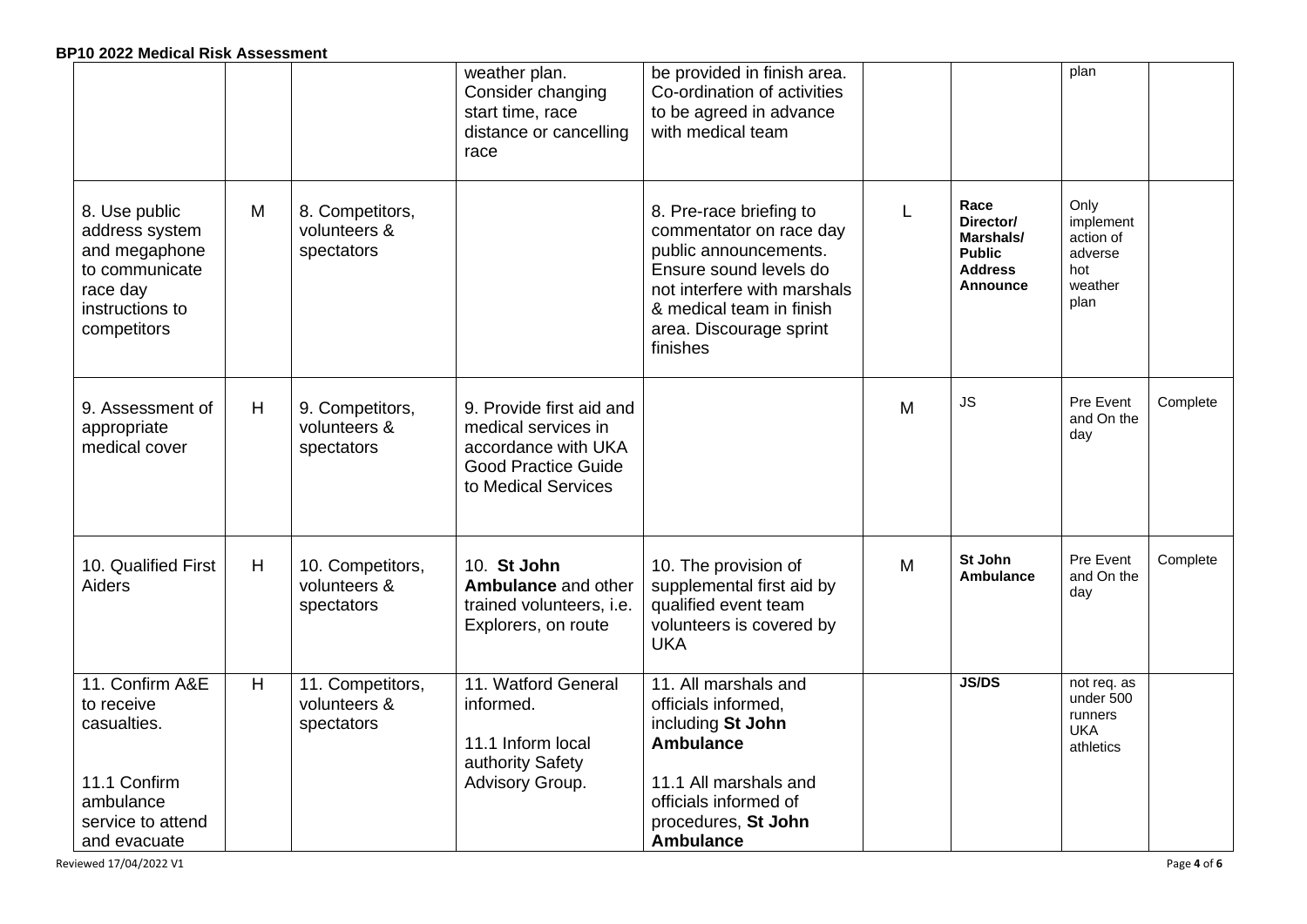| critical casualties<br>at event on 999<br>call.                                                                                          |   |                                                |                                                                                                                                      |                                                                                                                                                                                                       |   |               |                                |                                                                 |
|------------------------------------------------------------------------------------------------------------------------------------------|---|------------------------------------------------|--------------------------------------------------------------------------------------------------------------------------------------|-------------------------------------------------------------------------------------------------------------------------------------------------------------------------------------------------------|---|---------------|--------------------------------|-----------------------------------------------------------------|
| 12. Check<br>reliability of<br>mobile phone<br>network<br>coverage & radio<br>reception on<br>course &<br>start/finish.                  | H | 12. Competitors,<br>volunteers &<br>spectators | 12. Mobile network<br>checked.<br>Supplemented with<br>event walkie talkie<br>radio communications<br>to St John<br><b>Ambulance</b> | 12. All marshals and<br>officials informed of<br>procedures, including St<br><b>John Ambulance</b>                                                                                                    |   | $DS$ / $PW$   | Pre Event<br>and On the<br>day | Walkie<br><b>Talkies</b><br>tested and<br>approved<br>Sept 2020 |
| 13. Confirm<br>procedures in<br>place to ensure<br>first aid in place<br>before race start                                               | H | 13. Competitors,<br>volunteers &<br>spectators | 13. Reporting<br>procedure for race<br>day. Contact phone<br>numbers exchanged<br>in event of problems                               |                                                                                                                                                                                                       |   | <b>JS</b>     | Pre Event<br>and On the<br>day |                                                                 |
| 14. Confirm<br>arrangements in<br>place for medical<br>team to access<br>and extract<br>casualties from<br>any sections of<br>the course | H | 14. Competitors,<br>volunteers &<br>spectators | 14. Provide mobile<br>ambulance unit and<br>marshals at strategic<br>points                                                          | 14. Remove cones/<br>barriers around Memorial<br>Hall as required<br>14.1 Supply assistance for<br>Stoney Lane and footpath<br>to Hempstead Road as<br>required<br>14.2 All other areas<br>accessible |   | <b>JS</b>     | Pre Event<br>and On the<br>day |                                                                 |
| 15. Ensure<br>effective<br>reporting of<br>casualties by<br>marshals etc.                                                                | H | 15. Competitors,<br>volunteers &<br>spectators | 15. Ensure sufficient<br>marshals are<br>deployed to provide<br>prompt identification<br>of casualties and first                     | 15. Casualty reporting<br>follows UKA guidelines.                                                                                                                                                     | M | Race Director | Pre Event<br>and On the<br>day |                                                                 |